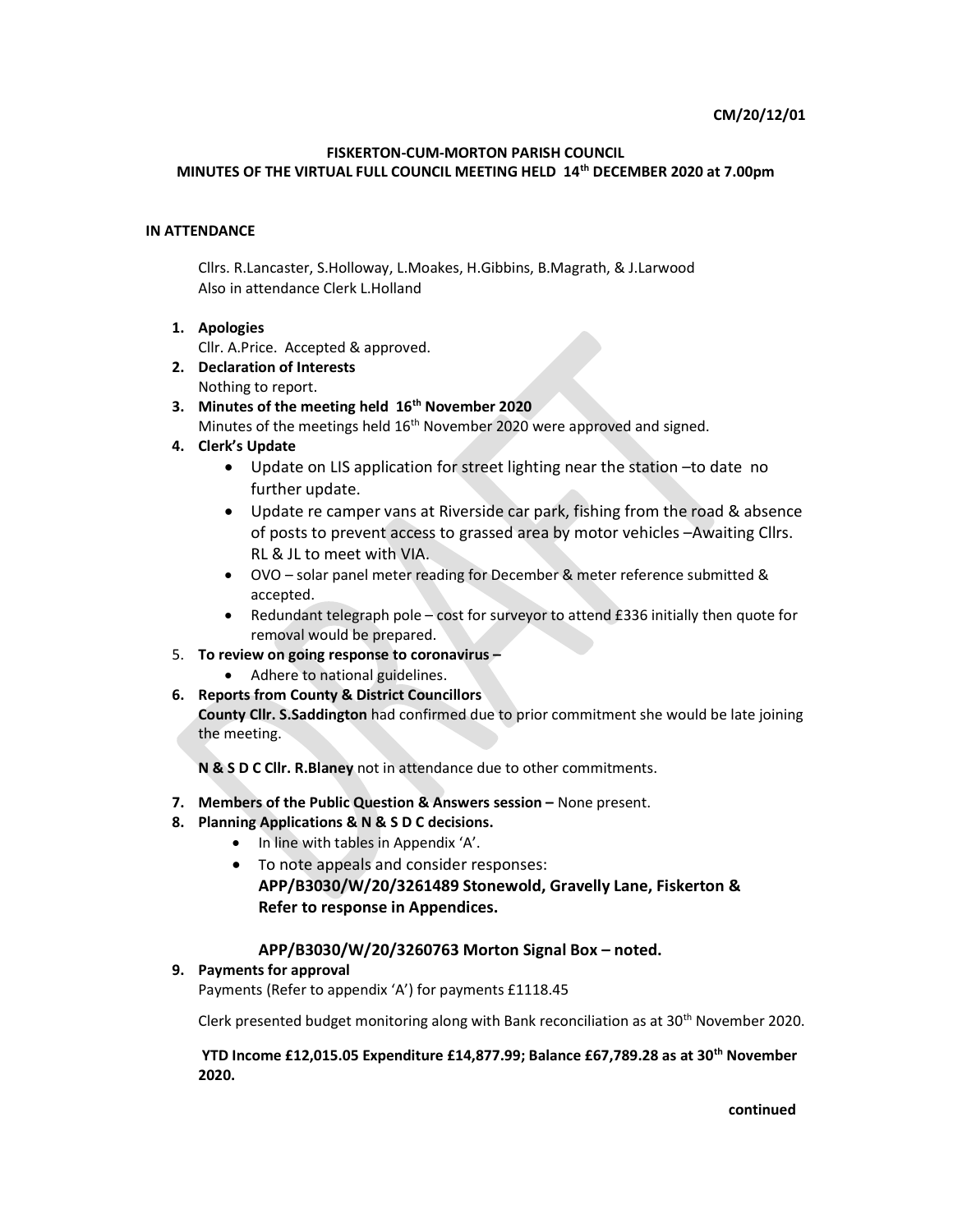### FISKERTON-CUM-MORTON PARISH COUNCIL

MINUTES OF THE VIRTUAL FULL COUNCIL MEETING HELD 14th DECEMBER 2020 at 7.00pm Continued……………..

Resolved to approve payments in line with Appendix 'A' to value of £1118.45, budget monitoring & bank reconciliation as at 30<sup>th</sup> November 2020

- To consider the proposed precept 2021/2022; Precept figure unanimously approved £8,150.
- 10. Feedback from Councillors on Christmas card & message to residents project. Positive feedback has been received re Christmas card, newsletter & Christmas Lights on village green. Special thanks to RJS Electrical for voluntary sorting the electrics out to ensure lights were installed in a safe manner. Clerk to express thanks to the company.
- 11. Update from Councillor A.Price on development of a Community Support Hub. Defer to next meeting.
- 12. Update from Councillor on electronic speed sign on Station Road including speed signs & traffic on Main Street, Fiskerton

Awaiting meeting between Cllrs. RL & JL to discuss with VIA Representative at their meeting. Defer to next meeting.

## 13. General maintenance of the Parish –

- report from Councillor JL liaising with NCC re kissisng gates for footpath. Christmas Lights to be removed 9<sup>th</sup> January 2021
- Footpaths update Councillor BM nothing to report.
- Approved resident to be provided with litter picker following offer to voluntary litter pick Occupation Lane.

## 14. Correspondence

- Inspector Sutton update.
- VIA EM Temporary road/level crossing closure 4-5<sup>th</sup> January 2021 270 metres Cooks Lane
- Resident reported blocked culvert/drain under Station Road where River Marlock flows underneath. Partner agency has been in attendance. Cllr. JL to follow up with resident.
- N & S D C free trees.
- NCC North Notts Minerals Local Plan post hearing consultation ends  $8<sup>th</sup>$  January 2021.
- North Notts. Clinical Commissioning Group consultation now ended  $8<sup>th</sup>$  December 2020.
- F.I.T. email confirming meter reading & confirmation of meter serial number accepted & payment would be made.
- Annual Play area inspection report defer to next meeting Agenda items for next meeting:
	- Play area inspection report
- 15. Date of next meeting
	- $18<sup>th</sup>$  January 2021 7pm

continued………………………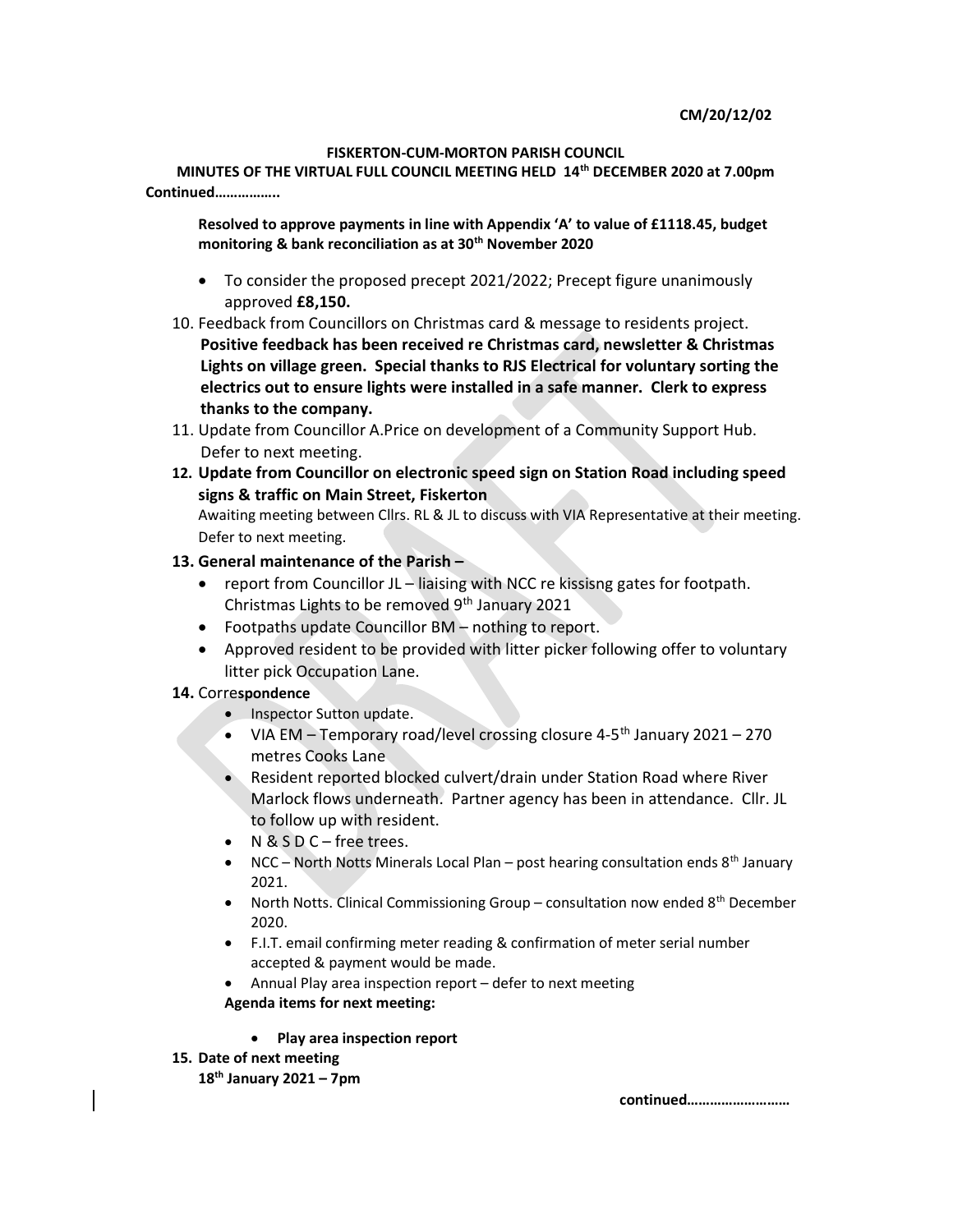CM/20/12/03

## FISKERTON-CUM-MORTON PARISH COUNCIL MINUTES OF THE VIRTUAL FULL COUNCIL MEETING HELD 14th DECEMBER 2020 at 7.00pm Continued……………..

SIGNED……………………………………………………………

DATE………………………………………………………………

Meeting ended 19.39pm

 $\bullet$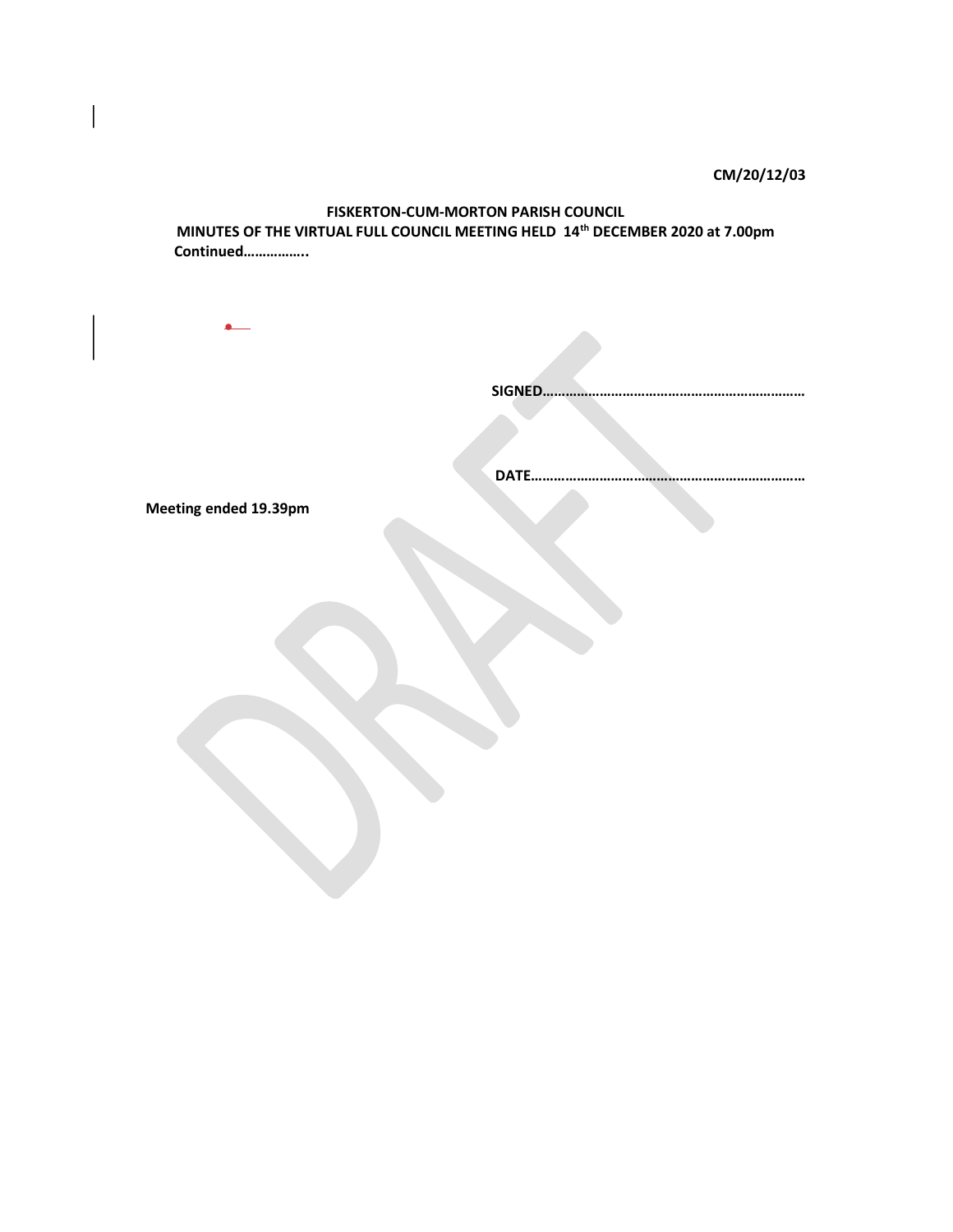#### APPENDIX ' A'

### PLANNING APPLICATIONS FOR CONSIDERATION:

No planning applications for consideration.

NEWARK & SHERWOOD DECISIONS:

| PLAN REF. NO. | <b>ADDRESS</b>                            | <b>DETAILS</b>            | N & S D C Decision  |
|---------------|-------------------------------------------|---------------------------|---------------------|
|               | 20/01932/CPRIOR   Syndre Farm, Occupation | COU agricultural building | Application refused |
|               | Lane, Fiskerton                           | to dwelling house &       |                     |
|               |                                           | building operations etc.  |                     |

# Payments for authorising 14th December 2020

| <b>PAYEE</b>            | <b>DETAILS</b>                            | <b>PAYMENT</b><br><b>DETAILS</b> | £       |
|-------------------------|-------------------------------------------|----------------------------------|---------|
| 1.L.Holland             | Dec. Salary, home allwce.                 | Online                           | 341.52  |
| 2.HMRC                  | Dec. tax deductions                       | Online                           | 53.00   |
| 3. SGA                  | Reimbursement re new gate<br>in play area | Online                           | 300.00  |
| 4. British Gas          | VG meter                                  | <b>DD</b>                        | 8.29    |
| 5.Class Fund<br>Raising | Christmas cards                           | Online                           | 114.58  |
| 6.L.J.Moakes            | Christmas lights                          | Online                           | 153.06  |
| 7. N & S D C            | <b>Annual Play Area Inspection</b>        | Online                           | 114     |
| 8. Wordprint            | Christmas newsletter                      | Online                           | 34      |
| <b>TOTAL</b>            |                                           |                                  | 1118.45 |